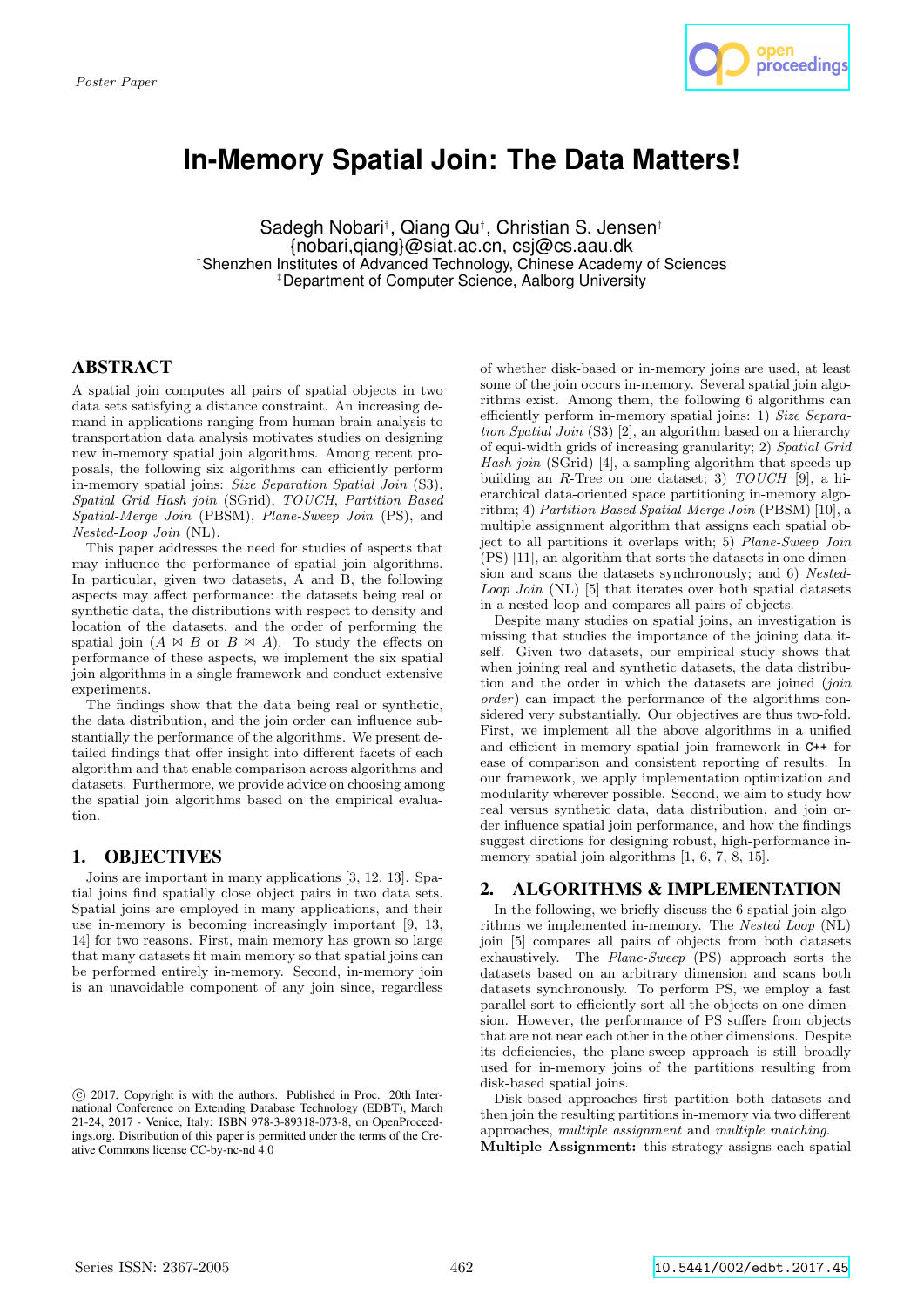

object to all partitions it overlaps with. PBSM [10] is an efficient multiple assignment approach that partitions the entire space of both datasets (A & B) into cells using a uniform grid. Then it joins the cells synchronously. SGrid on the other hand, constructs a grid only for the first dataset (A) and probes the intersecting cells in the constructed grid for each object of the other dataset (B).

Multiple Matching: this strategy that assigns each spatial object only to one of the partitions it overlaps with. S3 [2] is a multiple matching approach that maintains a hierarchy of L equi-width grids of increasing granularity. In D dimensions, the grid on a particular level l has  $(2^l)^D$  grid cells and assigns each object of both datasets to a grid cell in the lowest level where it only overlaps one cell. Then S3 joins a cell with its counterpart as well as with cells on higher levels for all the cells.

The TOUCH algorithm consists of three steps: Tree construction, assignment, and batch join. TOUCH first builds an R-Tree from the objects of  $dataset_A$ , i.e.,  $T_A$ . Then it assigns the objects of dataset<sub>B</sub> to the internal nodes of  $T_A$ . Finally, the algorithm performs the required pairwise comparisons according to the assignment of the objects of  $dataset_B$ to  $T_A$  in the batch join step.

# 3. SETUP AND PRESENTATION

Configuration: The experiments are executed on a Linux Ubuntu 15.04 server equipped with 4 Intel Xeon E5-2650 v3  $2.30GHz$  CPUs and  $128GB$  RAM.

Data description: Our empirical study is done on two *cat*egories of datasets, namely real (i.e., do not follow any particular distribution) and synthetic. Each synthetic dataset is generated with varying distributions of 128,000 cuboids.

The distributions are *Uniform* (Figure 1(a)) (denoted as U), Gaussian (Figure 1(b)) (denoted as G), and Clustered (Figure 1(c)) (denoted as  $\overrightarrow{C}$ ) in a universe with a range of [-1000,1000] units per dimension. Figure 1 shows a 2D projection of the distributions. Uniform randomly assigns object centers in the bounded universe. Gaussian has a mean in the center of universe (0,0,0) and a dispersion of 1000 units. Clustered contains 10 clusters. Objects are randomly assigned to one of the cluster centers in the space, and each cluster has a Gaussian distribution ( $\sigma = 200$ ) around the center of the cluster. Each dataset consists only of cuboid objects. After centers of cuboids are distributed, as explained above, each object size is randomly increased uniformly and independently, i.e., the correlation between dimensions is zero. We created 128 thousand objects with average mean length of 10 units.

In addition, to generate the synthetic datasets, we take 10 random samples of 128,000 cylinders (termed R) from Brain datasets (Axons and Dendrites) [9], which do not follow any particular distribution.

To examine the impact of the join order and distribution, we generate (or sample) 20 datasets for each distribution (category). Then we divide the datasets for each distri-

bution into two groups A and B, each with 10 datasets of 128,000 objects. Finally, for each possible combination and order of the datasets, we run all six algorithms and measure the total time. The total time consists of loading time, processing time, and the time for maintaining a result. All the reported total times are averaged over 5 runs under the above-described configuration. In the figures, we distinguish join order (dataset  $A$  or  $B$ ) and the dataset distribution  $(R,$ U, C, or G) in the legends. For instance  $R_A \bowtie U_B$  means the left hand side dataset is a Real dataset and the right hand side is a Uniform dataset.

Result presentation: We run all 6 algorithms, namely S3, SGrid, TOUCH, PBSM, PS, and NL and report the results in the next section. Since NL was substantially slower than the other algorithms, with a total time of more than 5 hours, with omit NL from the charts. For sake of clarity, we present the results of running the remaining 5 algorithms in the following forms: Since SGrid consistantly performs slower than TOUCH and PBSM and faster than S3 and PS, we present the results for SGrid in Table 1 and the results for the other four algorithms in Figures 1 to 7; In these figures, since TOUCH and PBSM are always faster than S3 and PS, we create two groups (TOUCH and PBSM in one group, S3 and PS on the other group) and use different vertical axes for each group.

### 4. RESULTS

Our results are summarized as follows:

- The performance of NL and PS is insensitive to the join order.
- When one of the datasets follows a particular distribution or when joining two datasets of the same category, the performance of SGrid is not affected by swapping the datasets. Furthermore, when joining two datasets of different categories, the performance of SGrid varies very substantially when swapping the join order.
- The performance of S3, TOUCH, and PBSM changes when swapping the join order and changing the dataset category of the arguments. As a result, there is not single winner among these algorithms. However, TOUCH does outperform the algorithms in most cases, although in few scenarios, TOUCH can be outperformed by PBSM for some join orders and data distributions. For instance, when joining R and U, the join order of join is critical to the performance of TOUCH. In one order, i.e.,  $U_B \bowtie R_A$ , TOUCH outperforms PBSM while we swap the order, i.e., to  $R_A \bowtie U_B$ , PBSM outperforms TOUCH.

We proceed to provide detailed observations of each impact separately and finally cover all the impacts together.

#### **4.1** Join order  $(\text{order})$

We first observe the impact of swapping the order of the datasets participating in a join, i.e., the join order. To observe this impact, we join different samples of the same category of dataset, i.e. real or synthetic, while swapping the join order. The join order has the least impact on PS, while S3 is affected the most. While affected by the join order, TOUCH outperforms all the other algorithms when joining datasets of the same category and distribution.

In Table 1, rows with same dataset, i.e.,  $A=B$ , tell that SGrid is unaffected by the join order when keeping the dataset category and distribution unchanged. The results of this set of experiments while we join datasets of the same category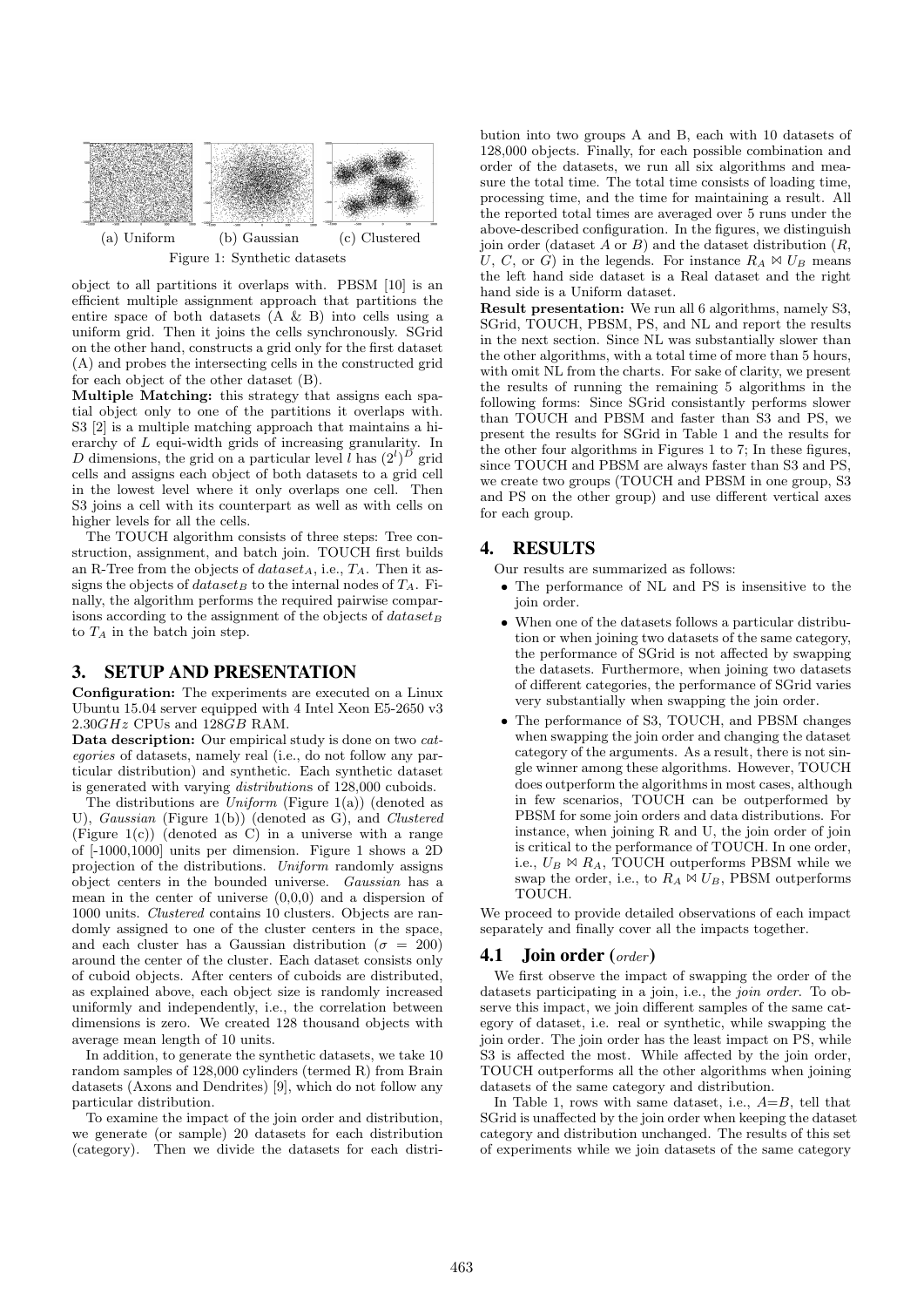| Dataset   |           | Total time (s) |         |
|-----------|-----------|----------------|---------|
| А         | R         | AΜR            | МA      |
| Real      | Real      | 142.517        | 141.37  |
|           | Uniform   | 16.799         | 48.449  |
|           | Gaussian  | 1.906          | 2.740   |
|           | Clustered | 9.662          | 25.526  |
| Uniform   | Uniform   | 171.782        | 171.911 |
|           | Gaussian  | 3.579          | 3.746   |
|           | Clustered | 41.541         | 41.196  |
| Gaussian  | Gaussian  | 3.245          | 3.243   |
|           | Clustered | 3.450          | 3.606   |
| Clustered | Clustered | 53.706         | 53.684  |

Table 1: SGrid performance for varying datasets.

and distribution show that the join order does not affect the relative performance of SGrid. The study thus offers evidence that the join order does not matter when the category and distribution of the datasets are fixed.

#### 4.2 Joining real with synthetic datasets  $(cate$ gory)

Having observed the impact of changing the join order of datasets of the same category and distribution, we proceed to observe how join order is influenced when we join a real dataset with varying synthetic datasets. Thus, we want to observe how the performance of the join algorithms is affected when one dataset is not following a particular distribution while the other dataset has a particular distribution. Figures 2, 3, and 4 and Table 1 contain results of joining Real (R) dataset with Uniform (U), Clustered (C) and Gaussian (G) datasets, respectively. The performance of all algorithms show a dependence the join order when swapping the category of datasets. The algorithms are affected to the extent that their relative performance changes so that there is no clear winner.

TOUCH and PBSM, in Figures 2 and 4, exhibit an interesting change in their relative performance, so that TOUCH can outperform PBSM only when TOUCH constructs its hierarchical data structure based on the uniform dataset for  $U \bowtie R$  and based on the Real dataset for  $R \bowtie G$ . In all other cases, PBSM outperforms TOUCH. This behavior of TOUCH shows how this algorithm exploits the distribution of the objects. Indeed, TOUCH can outpeform the other algorithms when its constructed tree based on the two datasets is balanced, meaning that similar numbers of objects from both datasets occur in its tree nodes. For instance, when joining Guassian and real datasets, the real dataset can accommodate a balanced distribution of objects of both datasets in the tree constructed by TOUCH. And when joining real and clustered datasets, none of the datasets can yield a balanced tree because the datasets are not mutually aligned in terms of the density of their objects' distribution.

SGrid (Table 1 rows 2, 3, and 4) shows a substantial change, about  $3\times$ , in performance when swapping the join order. This indicates that all the algorithms, except the quadratic comparison (NL), are influenced by join order when dataset categories are different. Therefore, it is essential to carefully select the join order when datasets are not following a particular pattern of object distribution, e.g., when joining real datasets.

#### **4.3** Joining synthetic datasets  $(distribution)$

Finally, we put focus on joining synthetic datasets of different distributions. In other words, we join datasets that





Figure 3: Real  $(R) \bowtie$  Clustered  $(C)$  and vice versa.

follow a particular distribution, namely U, G, and C, while the pattern is different for each. Figures 5, 6, and 7 are results of joining Uniform (U) and Clustered (C) datasets, Uniform (U) and Gaussian (G) datasets, and Clustered (C) and Gaussian (G) datasets, respectively. And rows 6, 7, and 9 in Table 1 show the performance of SGrid for this set of experiments. All algorithms show less impact on the join order when each dataset follows a distribution, in contrast to real datasets with no particular distribution pattern. TOUCH outperforms all the algorithms and it shows a larger change of its performance for different join orders when none of the datasets have a uniform distribution.

NL is always steadily slower than all the other 5 algorithms, no matter what join order or data distribution we use. For any two of our datasets, NL always requires close to 5 hours to perform the join.

#### 4.4 Overall comparison

The results in Table 1 suggest that when each of the joining datasets follows a particular distribution, the performance of SGrid is not affected when swapping the datasets, i.e., constructing the grid based on the first dataset or the second makes little difference. However, when joining a real dataset with a synthetic dataset, the join order affects the performance of SGrid. This behavior can be explained by the number of cells that an object intersects with as well as the number of objects in the intersecting cells, e.g., the density of the cell.

All presented results suggest that the most challenging distribution for all algorithms is that of the Real (R) dataset. The reason is possibly the irregular density/distribution of the objects all over the universe. However, TOUCH and PBSM generally outperform all the other joins due to their ability to handling varying densities.

Among all the algorithms considered, S3 is the most sensitive to the join order, especially when none of the datasets are neither uniform nor real. When both datasets are either uniform or real, the density of objects is consistent with the